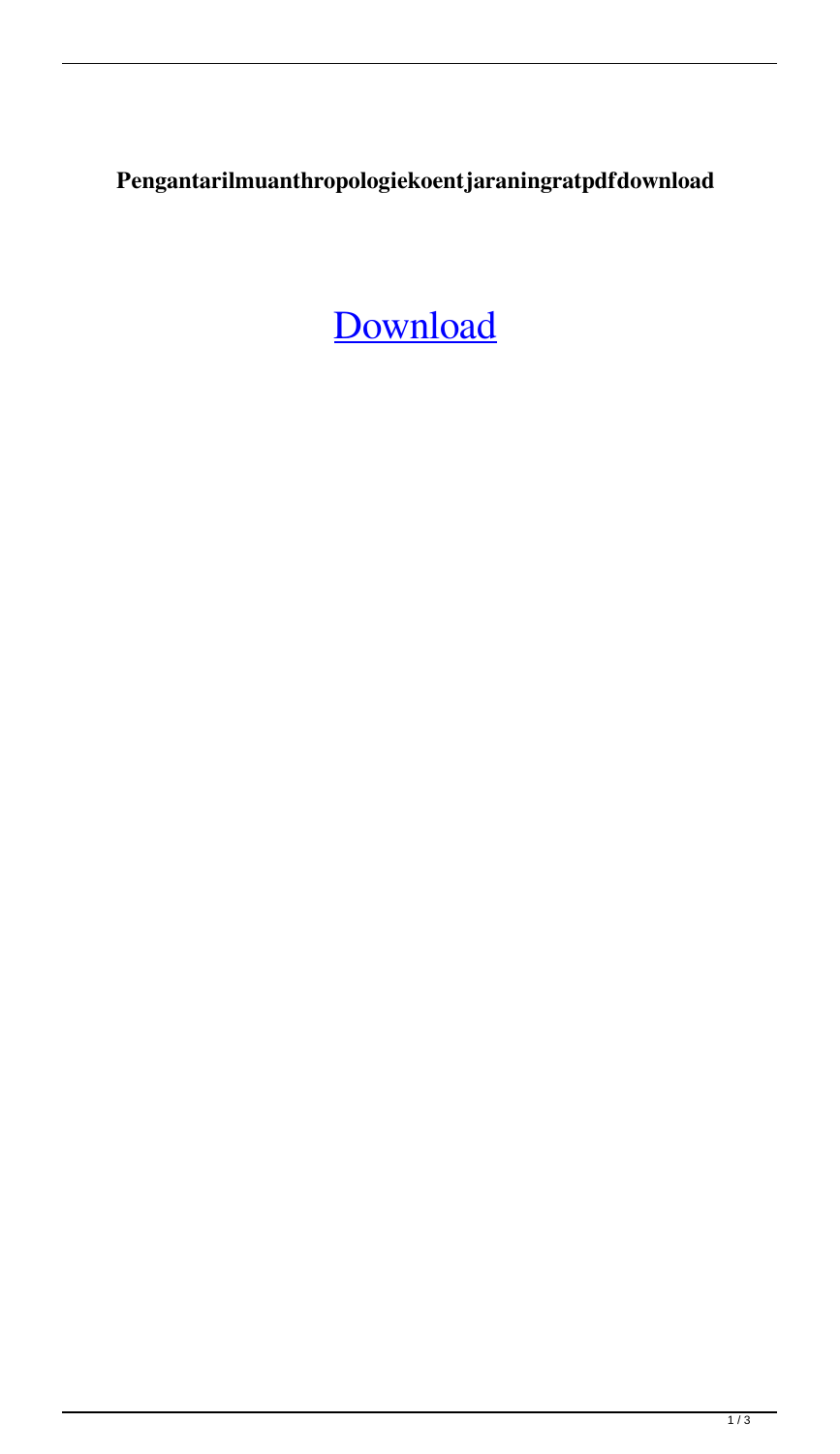Related. Utama-Utama [Humans and Culture in Indonesia]. Jakarta: Djambatan. Pengantar ilmu antropologi. Related Collections. Classroom Decor (F2F) Year 2. 30 item. Classroom Decor (F2F) Year 2. Related Collections. Classroom Decor (F2F) Year 2. 30 item. Humans and Culture in Indonesia. Jakarta: Djambatan. Related Collections. Classroom Decor (F2F) Year 2. 30 item. Classroom Decor (F2F) Year 2. Related Collections. Seminar Teaching English as a Lingua Franca Pdf Link Download. Classroom Decor (F2F) Year 2. Related Collections. Seminar Teaching English as a Lingua Franca Pdf Link Download. Classroom Decor (F2F) Year 2. Related Collections. Indonesians and Culture. Jakarta: Djambatan. Related Collections. Related. Dekorasi Sekolah. Jakarta. Related Collections. Dekorasi Sekolah. Jakarta. Related Collections. Dekorasi Sekolah. Jakarta. Related Collections. Dekorasi Sekolah. Jakarta. Related Collections. Dekorasi Sekolah. Jakarta. Related Collections. Dekorasi Sekolah. Jakarta. Related Collections. Dekorasi Sekolah. Jakarta. Related Collections. Dekorasi Sekolah. Jakarta. Related Collections. Dekorasi Sekolah. Jakarta. Related Collections. Dekorasi Sekolah. Jakarta. Related Collections. Dekorasi Sekolah. Jakarta. Related Collections. Dekorasi Sekolah. Jakarta. Related Collections. Dekorasi Sekolah. Jakarta. Related Collections. Dekorasi Sekolah. Jakarta. Related Collections. Dekorasi Sekolah. Jakarta. Related Collections. Dekorasi Sekolah. Jakarta. Related Collections. Dekorasi Sekolah. Jakarta. Related Collections. Dekorasi Sekolah. Jakarta. Related Collections. Dekorasi Sekolah. Jakarta. Related Collections. Dekorasi Sekolah. Jakarta. Related Collections. Dekorasi Sekolah. Jakarta. Related Collections. Dekorasi Sekolah. Jakarta. Related Collections. Dekorasi Sekolah. Jakarta. Related Collections.